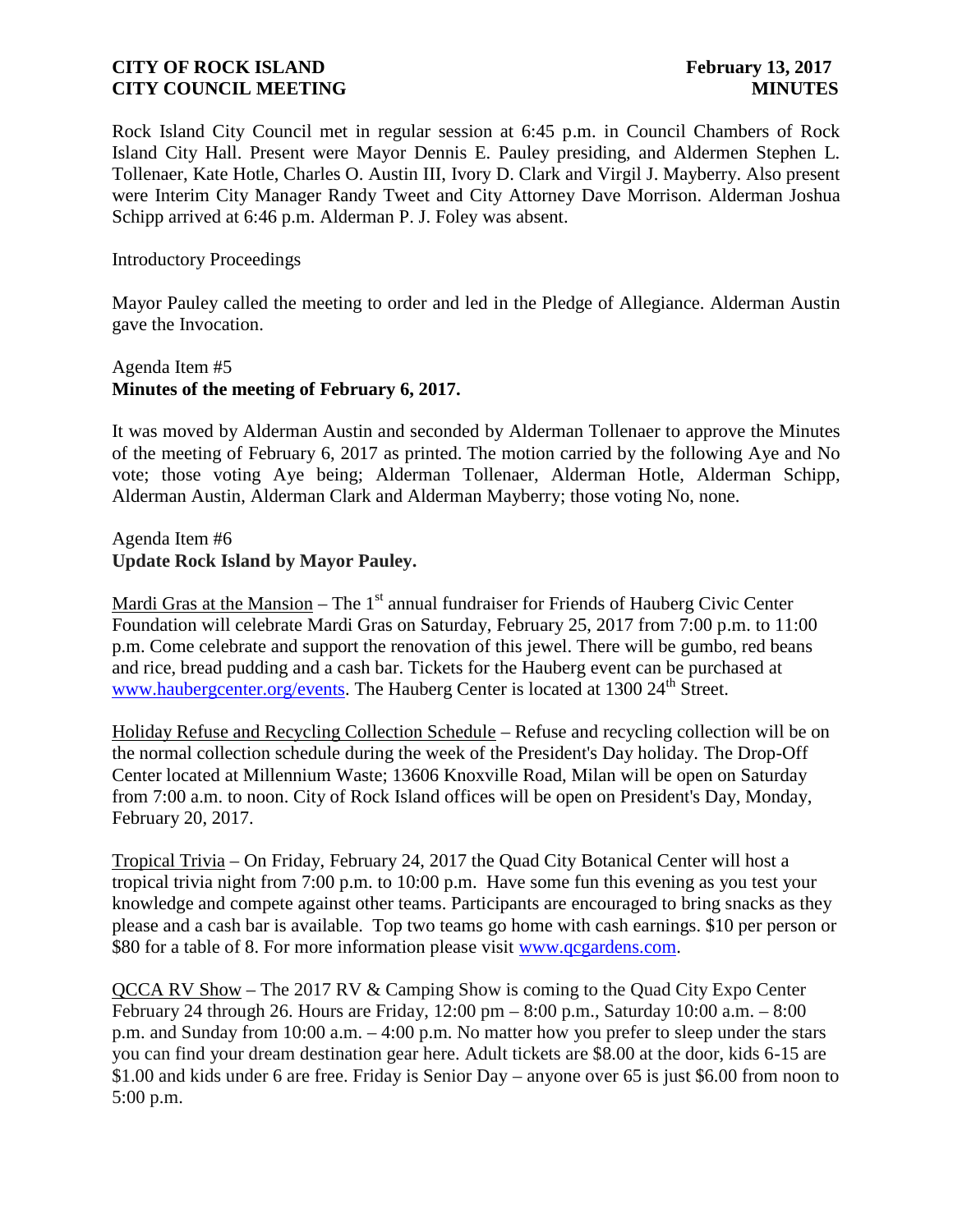## **CITY OF ROCK ISLAND February 13, 2017 CITY COUNCIL MEETING MINUTES**

Alderman Mayberry commented on the recent publication of a photo in the newspaper regarding an incident that happened at the sixth grade basketball championship game held at Alleman High School. He commended the referee, the coach and the Rock Island Police Department for how they responded to the incident. Alderman Mayberry noted that Rock Island students were not involved in the incident.

#### Agenda Item #7

## **A Special Ordinance amending two previously amended Special Ordinances granting a Special Use Permit at 1808 7th Avenue.**

It was moved by Alderman Hotle and seconded by Alderman Schipp to consider, suspend the rules and pass the ordinance. The motion carried by the following Aye and No vote; those voting Aye being; Alderman Tollenaer, Alderman Hotle, Alderman Schipp, Alderman Austin, Alderman Clark and Alderman Mayberry; those voting No, none.

## Agenda Item #8 **Claims for the week of February 3 through February 9 in the amount of \$1,578,984.15.**

It was moved by Alderman Clark and seconded by Alderman Hotle to allow the claims. The motion then carried by the following Aye and No vote; those voting Aye being; Alderman Tollenaer, Alderman Hotle, Alderman Schipp, Alderman Austin, Alderman Clark and Alderman Mayberry; those voting No, none.

#### Agenda Item #9

**Report from the Police Department regarding a Special Ordinance amending Chapter 3, Section 3-5(1)(a); Chapter 8, Article XII, Section 8-398(b); Chapter 8, Article XII, Section 8-399; Chapter 8, Article XIII, Division 2, Section8-421(b)(1); and Chapter 8, Article XIII, Division 2, Section 8-421(b)(6) of the Code of Ordinances which requires the submission of fingerprints and a non-refundable processing fee to the Rock Island Police Department for the purposes of conducting criminal history inquiries.**

It was moved by Alderman Austin and seconded by Alderman Mayberry to consider, suspend the rules and pass the ordinance. The motion carried by the following Aye and No vote; those voting Aye being; Alderman Tollenaer, Alderman Hotle, Alderman Schipp, Alderman Austin, Alderman Clark and Alderman Mayberry; those voting No, none.

#### Agenda Item #10

**Report from the Community and Economic Development Department regarding a request from Timothy Niemiec of the LaMacchia Group (for the Gas and Electric Credit Union) to vacate a segment of 5th Avenue right-of-way located at the northeast corner of 23rd Street and 5th Avenue and to be added to the Gas and Electric Credit Union property for the proposed credit union expansion.**

It was moved by Alderman Austin and seconded by Alderman Hotle to approve the request as recommended, subject to the stipulations as stated in the report and refer to the City Attorney for an ordinance. The motion carried by the following Aye and No vote; those voting Aye being;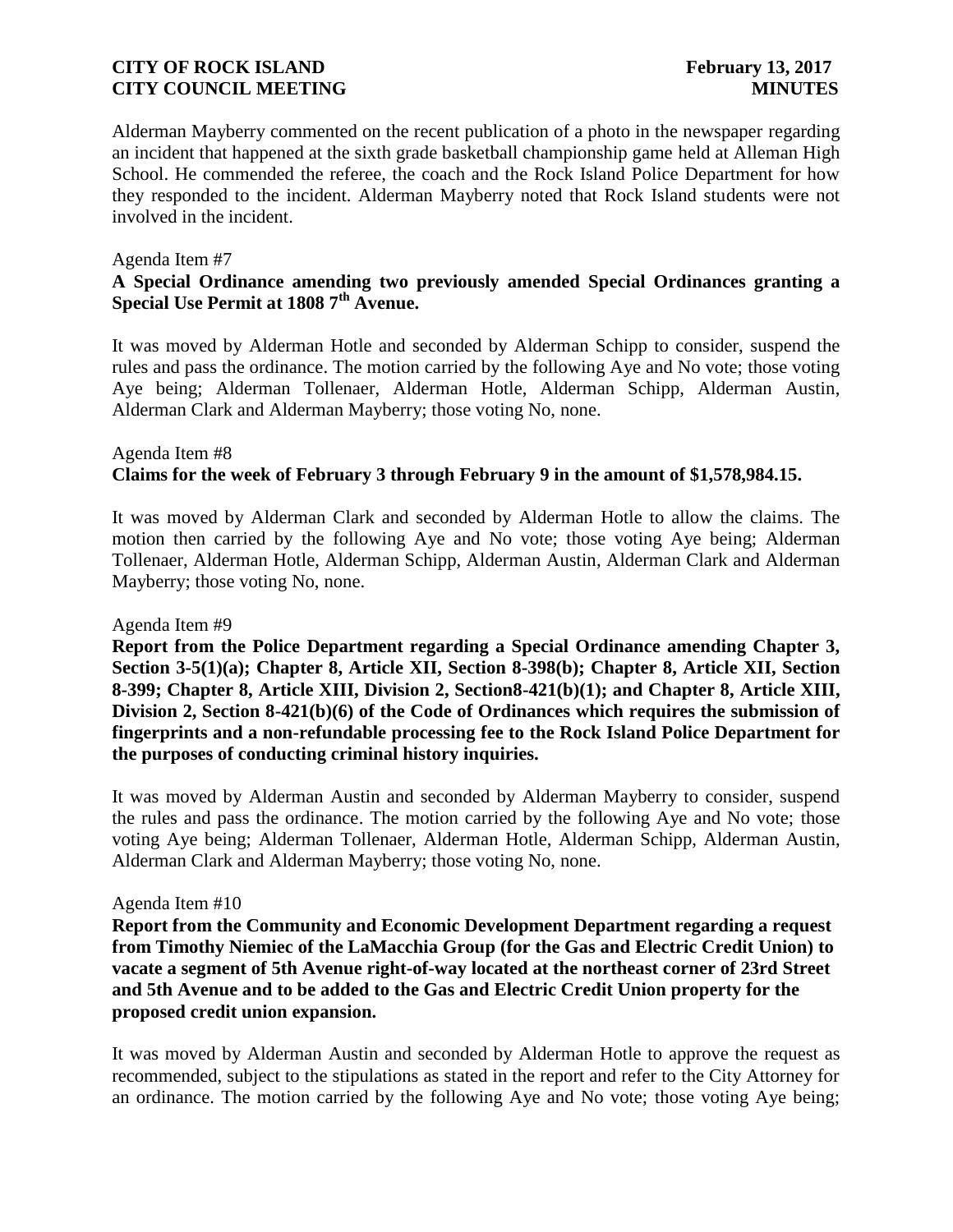## **CITY OF ROCK ISLAND February 13, 2017 CITY COUNCIL MEETING MINUTES**

Alderman Tollenaer, Alderman Hotle, Alderman Schipp, Alderman Austin, Alderman Clark and Alderman Mayberry; those voting No, none.

# Agenda Item #11 **Report from the Mayor regarding reappointments to the Housing Authority Board.**

It was moved by Alderman Tollenaer and seconded by Alderman Clark to approve the reappointments as recommended. The motion carried by the following Aye and No vote; those voting Aye being; Alderman Tollenaer, Alderman Hotle, Alderman Schipp, Alderman Austin, Alderman Clark and Alderman Mayberry; those voting No, none.

# Agenda Item #12 **Report from the Mayor regarding an appointment to the Liquor Control Commission.**

It was moved by Alderman Hotle and seconded by Alderman Clark to approve the appointment as recommended. The motion carried by the following Aye and No vote; those voting Aye being; Alderman Tollenaer, Alderman Hotle, Alderman Schipp, Alderman Austin, Alderman Clark and Alderman Mayberry; those voting No, none.

Agenda Item #13 **Other Business**

Alderman Austin said that Rock Island's Hauberg Civic Center will be featured on WQPT's Illinois Adventure show on Tuesday, February 14 at 9:30 p.m.

Alderman Tollenaer thanked Information Technology Director Tim Bain and staff for resolving a computer issue.

Mr. Glen Evans of Rock Island described an incident last Saturday outside of the Martin Luther King Center where there were several young men with guns. He reported the Rock Island Police Department responded quickly.

## Agenda Item #14 **Executive Session on Personnel, Property Acquisition and Litigation.**

It was moved by Alderman Clark and seconded by Alderman Hotle at 6:55 p.m. to recess to Executive Session on matters of Personnel, Property Acquisition and Litigation. The motion carried by the following Aye and No vote; those voting Aye being; Alderman Tollenaer, Alderman Hotle, Alderman Schipp, Alderman Austin, Alderman Clark and Alderman Mayberry; those voting No, none.

Agenda Item #15 **Recess**

Mayor Pauley reconvened the regular meeting at 7:01 p.m. A motion was made by Alderman Hotle and seconded by Alderman Clark to recess to 6:00 p.m., Monday, February 20, 2017. The